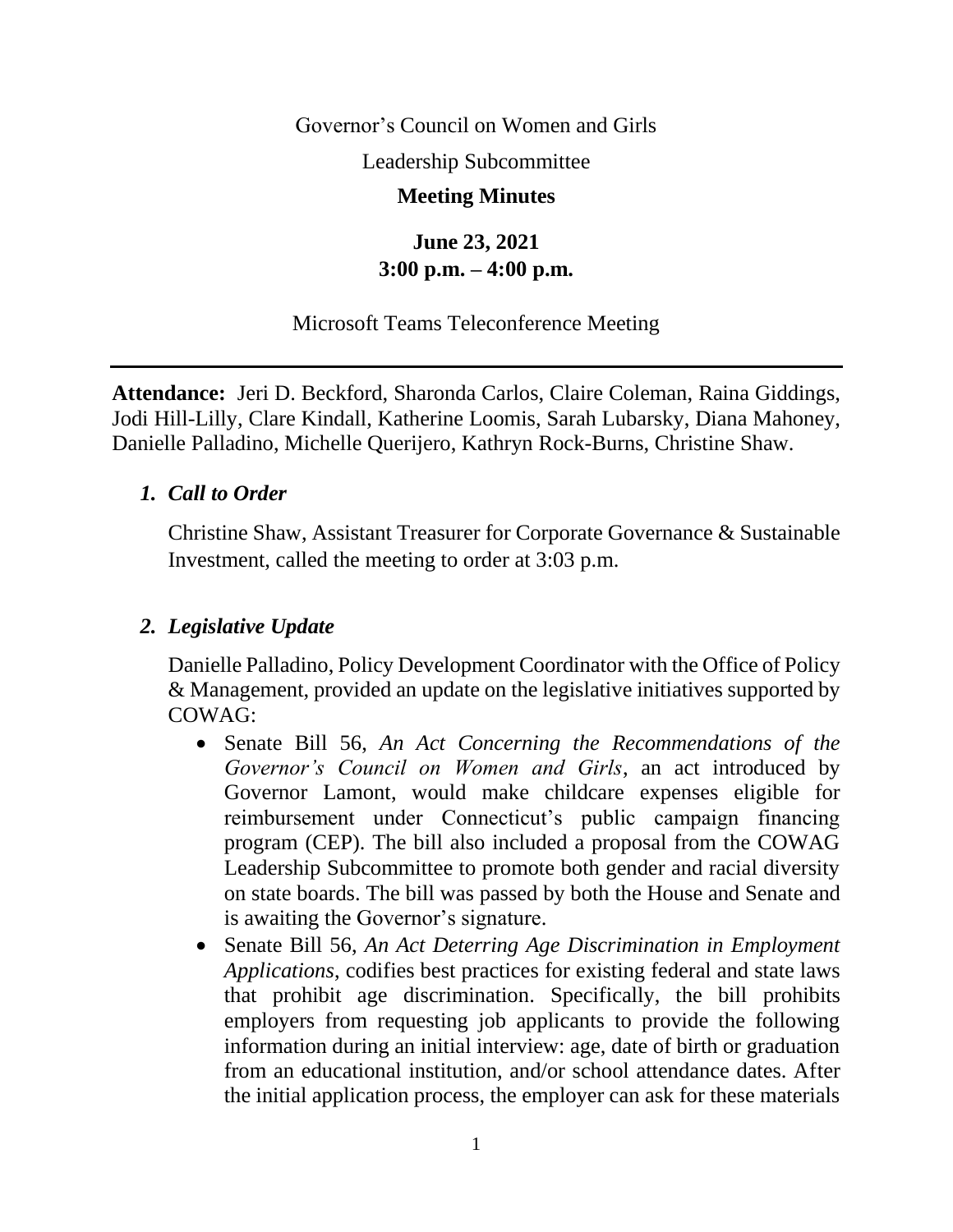for verification purposes. The bill was passed by both the House and Senate and is awaiting the Governor's signature.

Ms. Palladino will circulate a summary to the groups regarding the details on each bill.

## *3. New Focus – Steering Committee: Paradigm for Parity by Christine Shaw, Assistant Treasurer, OTT and Melissa McCaw, Secretary, OPM*

Christine Shaw, Assistant Treasurer for Corporate Governance & Sustainable Investment, described the Lt. Governor's work with Paradigm for Parity and highlighted its 5-Point Action Plan for accelerating the pace of achieving gender parity on boards of publicly traded companies. Based on extensive research and best practices, this is the first set of specific actions that, when concurrently implemented, will catalyze change and enable companies to more effectively increase the number of women of all races, cultures and backgrounds in leadership positions.

Ms. Shaw described the opportunity for COWAG's steering committee to work with the Paradigm for Parity and the Leadership Subcommittee to set objectives for its ongoing work to support the leadership development of women throughout and beyond state government. These strategic discussions are ongoing.

## *4. Update from Work Group # 4: Affirmative Action Review & Effective Recruitment Strategies*

OPM Undersecretary for Legal Affairs, Attorney Claire Coleman, reported that the work group has a team of data experts working with new census data that has been released. The work group has been implementing the Core CT and Starz reporting systems to prepare updates on new data and streamlining the goals of affirmative action and reporting processes. This new data will help to improve the agency use of data to develop specific hiring goals.

## *5. Update from Workgroup #3: Employee Development and Training – Cultural Competency*